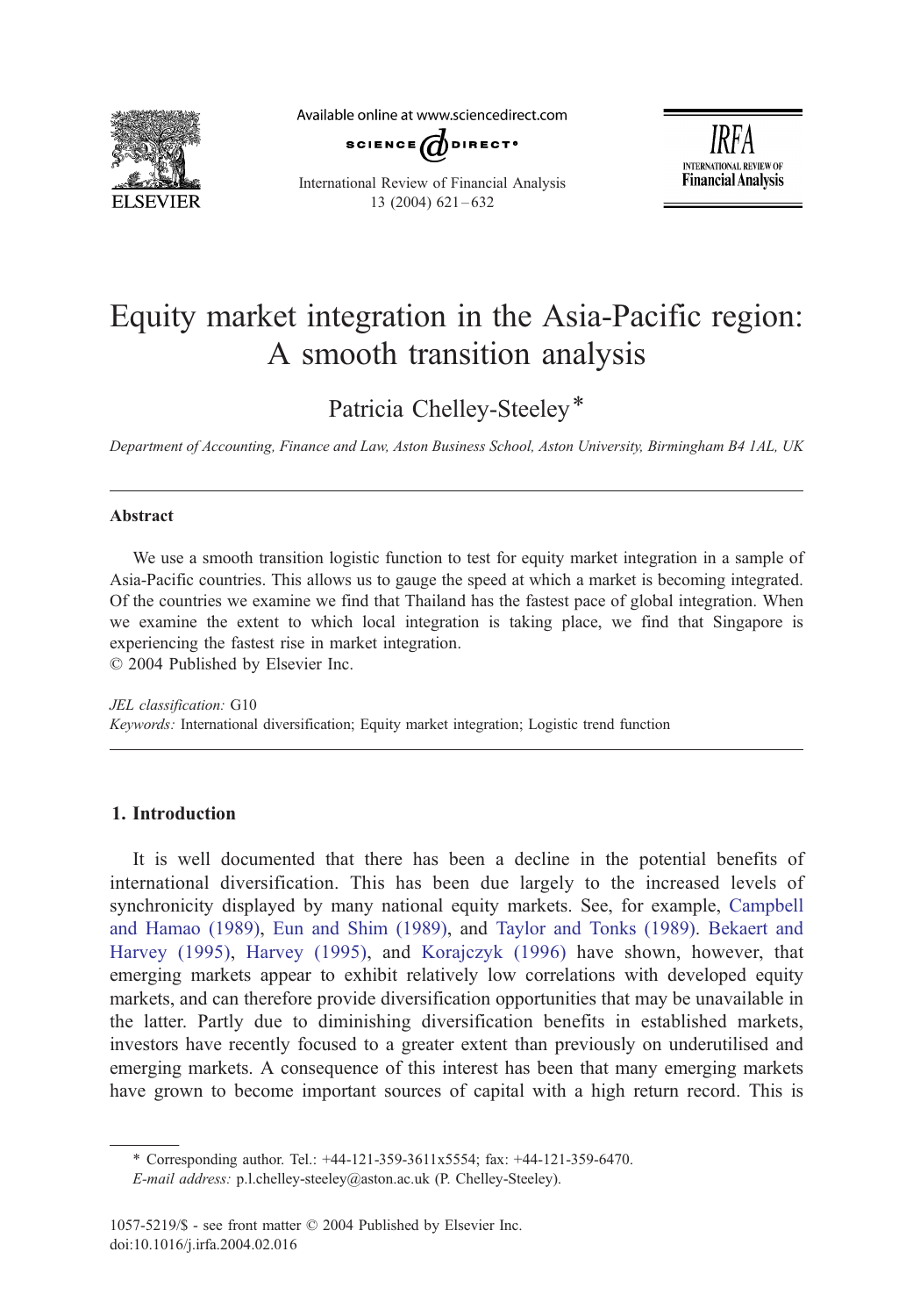shown by [Goetzmann and Jorion \(1999\)](#page--1-0) who find that the returns of a sample of emerging markets are three times higher than for a sample of developed markets.

In this paper, we study the extent to which a sample of Asia-Pacific countries has become less segmented in recent years. The governments of all four countries that we study (Korea, Singapore, Taiwan, and Thailand) have each designated stock market expansion as a priority, and all have undertaken programmes of financial reforms designed to encourage foreign investment. As a result, we might expect at least some of these countries to experience an increase in market integration. The innovation in this paper is that we use a logistic smooth transition model to test whether the sample stock markets are becoming less segmented. The smooth transition model assumes that the move from one regime to another is not instantaneous. Instead, progress is assumed to be a gradual process. The smooth transition model is therefore quite appealing when applied to the study of stock market integration. We might expect that even when countries embark on a set of wide-ranging reforms likely to reduce market segmentation, it is unlikely that the impact of these changes will be felt immediately. The model we estimate can indicate how quickly a market is becoming integrated, and it will allow us to gauge, in a single coefficient, whether an increase in multilateral integration has taken place.

We find that in the case of the Asia-Pacific countries, there has been a significant movement towards market integration during the late 1990s, both locally and globally. Of the countries in the region that we study, the pace of global integration appears to be greatest in Thailand. When focusing on local integration, we find that the stock market of Singapore is experiencing the fastest rise in market integration. We find no reduction in market segmentation either globally or locally in Taiwan. The remainder of our paper is set out as follows. Section 2 discusses previous work on equity market integration. Section 3 presents the data and looks at the changing patterns of integration in Asia-Pacific countries. Section 4 estimates the smooth transition model and presents the results. Section 5 summarises our paper and draws together the conclusions.

### 2. Financial market linkages

A number of papers have shown that the potential for international diversification of the sort outlined by [Grubel and Fadner \(1971\),](#page--1-0) [Lessard \(1973\),](#page--1-0) [Levy and Sarnat \(1970\),](#page--1-0) and [Solnik \(1974\)](#page--1-0) has diminished over time. Research has shown that world equity markets have responded to institutional and economic evolutions by becoming more integrated (see [Kaplanis, 1988; Bekaert and Harvey, 1995\)](#page--1-0). [Eun and Shim \(1989\)](#page--1-0) have argued that closer stock market comovement is the natural consequence of greater economic integration that has been taking place over time. [Janakiramanan and Lamba \(1998\)](#page--1-0) agree, but suggest that the world's dominant economy is likely to be the driving force behind stock markets elsewhere. They suggest that the stronger the ties with the dominant economy, the more integrated the stock market will be. This is supported empirically by [Eun and Shim \(1989\),](#page--1-0) who found that the U.S. market heavily influences most world markets, but no single country has a strong influence on U.S. returns.

During the late 1970s and early 1980s, associated with major developed markets was the widespread liberalisation of financial markets, improvements to market surveillance,